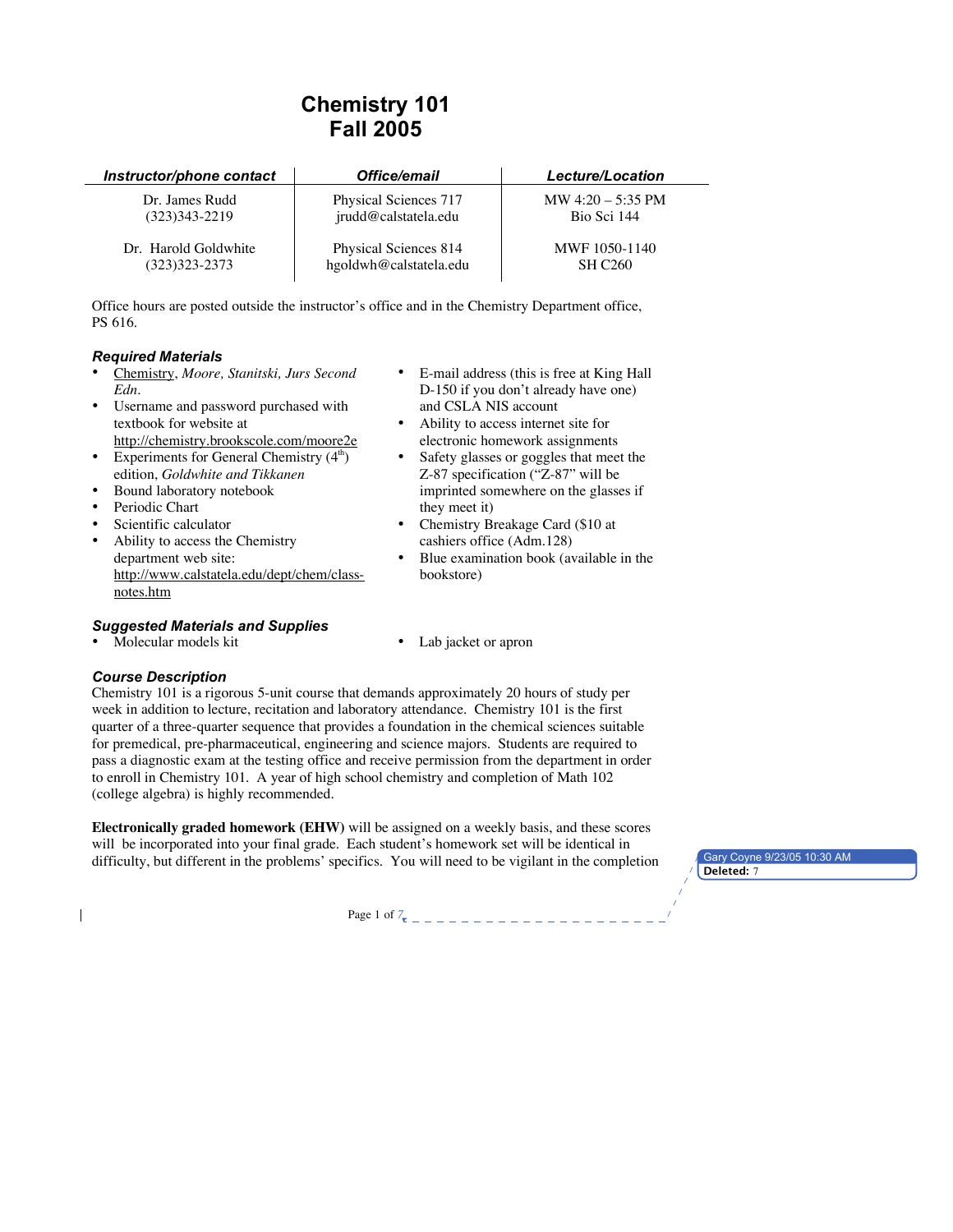of these assignments—the computer may be set to give you a limited number of tries to obtain the correct answer. The deadline to complete each EHW set will be Friday of each week at 11:59 p.m. PST. Homework sets completed after the deadline will not be accepted. You may begin work on EHW sets any time before the weekly deadline. It will be of great help to you and your grade if you review some of the problems at the end of each chapter and the tutorials and practice problems available on the OWL site before attempting the EHW sets. EHW sets can be accessed at http://owl.thomsonlearning.com/

**Human graded homework** will be due weekly at your laboratory recitation meeting. These problems will be *more* difficult than the e-graded homework and will bear a stronger resemblance to the types of problems you should expect on your examinations. These will be graded by your recitation instructor and returned to you on a schedule set by your instructor. Solutions to the homework will be posted on the bulletin board outside PS 155, and at the library limited loan desk.

## *Course Goals and Objectives*

The goals of this course are to contribute to the mastery of scientific literacy, critical thinking, problem solving, and idea integration skills necessary of students pursuing careers in technological disciplines. Reading, problem solving, performing experiments, writing reports, participating in discussions facilitated by the instructor, small-group activities, and lectures will be employed to accomplish these goals.

The course objectives are to introduce basic concepts of chemistry including nomenclature, stoichiometry, the periodic table, electronic structures of atoms, and fundamentals of chemical bonding. Chemistry 101 is a core course designed to familiarize students with the basic concepts of chemistry that are necessary for success in Chemistry 102 and higher courses. It will also provide students with the skills necessary to successfully reach their career objectives. Students should consider the time devoted to this course an investment in their future.

#### *Requirements*

Students are required to conduct themselves in a professional manner during class. Cell phones, pagers and other electronic devices must be turned off during lecture. Late arrivals, sidediscussions and other unprofessional behavior will be addressed at the instructor's discretion. Attendance may be recorded. Students returning from absences are advised to copy lecture notes from students in their study group.

Students are required to take quizzes and examinations designed to measure each individual's understanding of the course objectives cited above, which will include both problem solving and essay responses. Weekly quizzes will be administered during recitation. Unannounced quizzes, including instant response quizzes, may be given during lecture at the discretion of the instructor. Students are required to take two midterms and a final examination. Make-up exams will not be available for midterm exams, and will only be made available for the final exam at the discretion of the instructor for medical emergencies or other extreme situations verified in writing by a third party. For example, in case of medical emergency, the student must provide a signed physician's note to the instructor before a make-up exam will be scheduled.

Students must be concurrently enrolled in Chemistry 101 recitation and laboratory sections to take this course. Students will perform experiments that demonstrate the basic concepts of

Gary Coyne 9/23/05 10:30 AM<br>Deleted: 7

Page 2 of *7*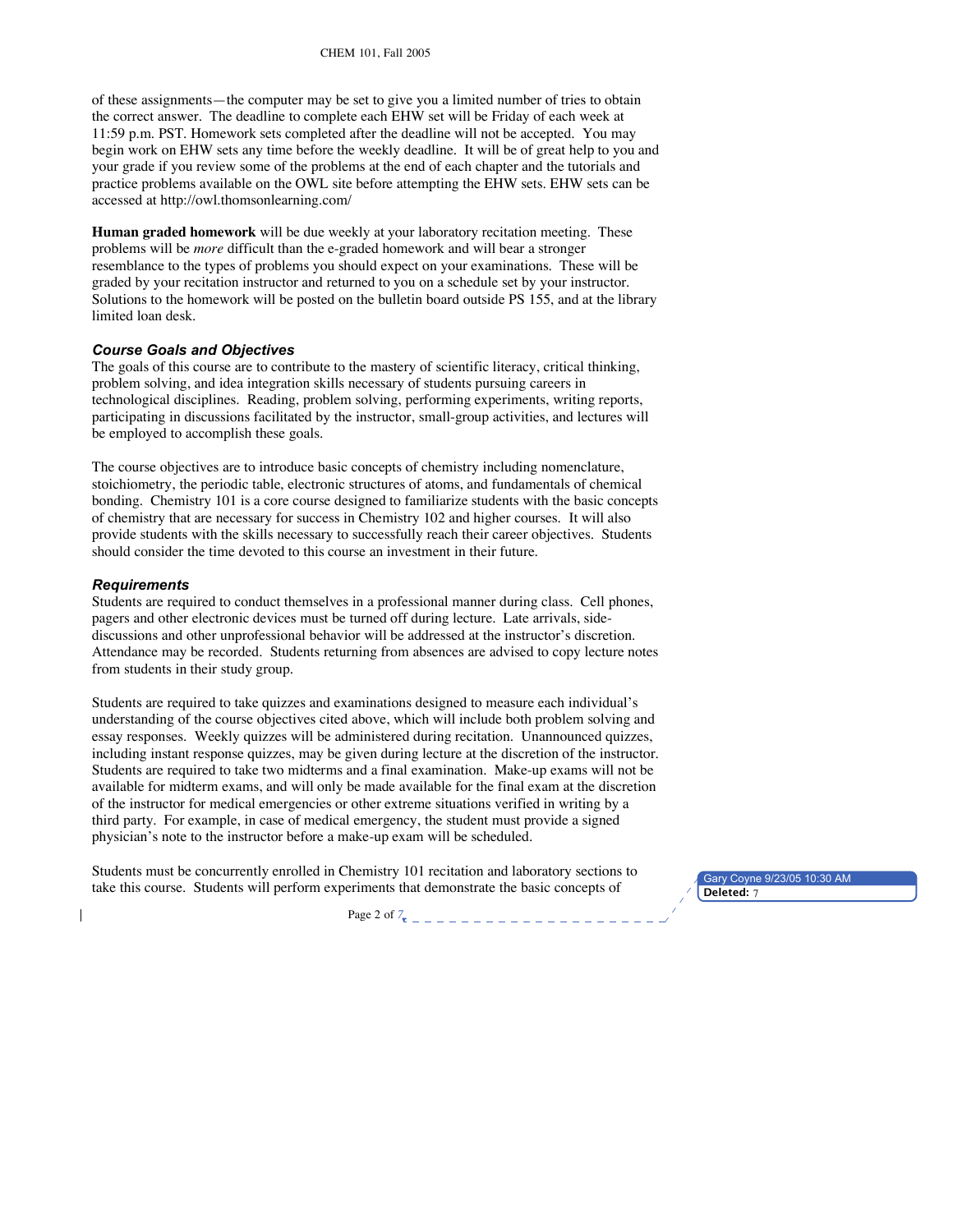CHEM 101, Fall 2005

chemistry and microscopic properties, and prepare written reports describing the principles, techniques, results, conclusions, and sources of experimental error in these experiments. This is a very important component of this course worth approximately 25% of your grade. *A student who does not pass the lab will not pass the course!*

## *Study Suggestions*

- Study illustrations and diagrams and read the text before attending lectures.
- Form a small (3 or 4 person) study group.
- Do as many problems possible in addition to the assigned homework and do them without relying on solution keys.
- Work additional problems and review for the exams with study group members.
- Get help from the University Tutorial Services staff and your instructors in a timely manner. The office hours of all Chemistry 101 instructors are posted in the Department office (PS 616).

For more study tips, read the Preface of your text.

# *Grading*

The grade in this course is assigned largely on the basis of points accumulated through activities in the following categories:

| <b>Activity</b>                                                      | <b>Points Possible</b> |
|----------------------------------------------------------------------|------------------------|
| Two midterms @ 150 points each                                       | 300                    |
| <b>Laboratory Reports</b>                                            | 240                    |
| Recitation                                                           | 160                    |
| 15 point math review, 80 points for the best 8 quizzes issued        |                        |
| during recitation (valued at 10 points each), 50 points for assigned |                        |
| homework, and 15 points for lab technique                            |                        |
| e-graded homework                                                    | 100                    |
| <b>Final Examination</b>                                             | 200                    |
| TOTAL.                                                               | 1000                   |

The instructor may make minor changes to the total number of points as necessary. Additional quizzes given during lecture may be used to assign extra credit. The class will be "curved" but there is a level of competence that must be achieved to pass the class. You must pass the lecture with at least 50% of the points, and you must also pass the laboratory/recitation with at least 50% of the points. The instructor will provide details of the requirements for specific letter grades as the quarter progresses. Plus and minus grades will be issued in this course. *If you fail either the lecture or the laboratory/recitation, you will not pass the class!*

## *Dropping, CHEM155, Incompletes and Withdrawals*

It is the University's hope that nobody withdraws from any course. Be aware that the preparatory chemistry class, CHEM 155 (a 4 unit class), is also offered this quarter (lectures, MW, 10:50AM-11:40AM, rec/activity M 1:30PM-4:10PM, or W 1:30PM-4:10PM). *If you have trouble in the first 4 or 5 weeks, you can withdraw from CHEM 101 and late add CHEM 155 with the help of the NSS advisement office*.

> Gary Coyne 9/23/05 10:30 AM **Deleted:** 7

Page 3 of  $7\pi$  – – – – – – – – – – – – – – –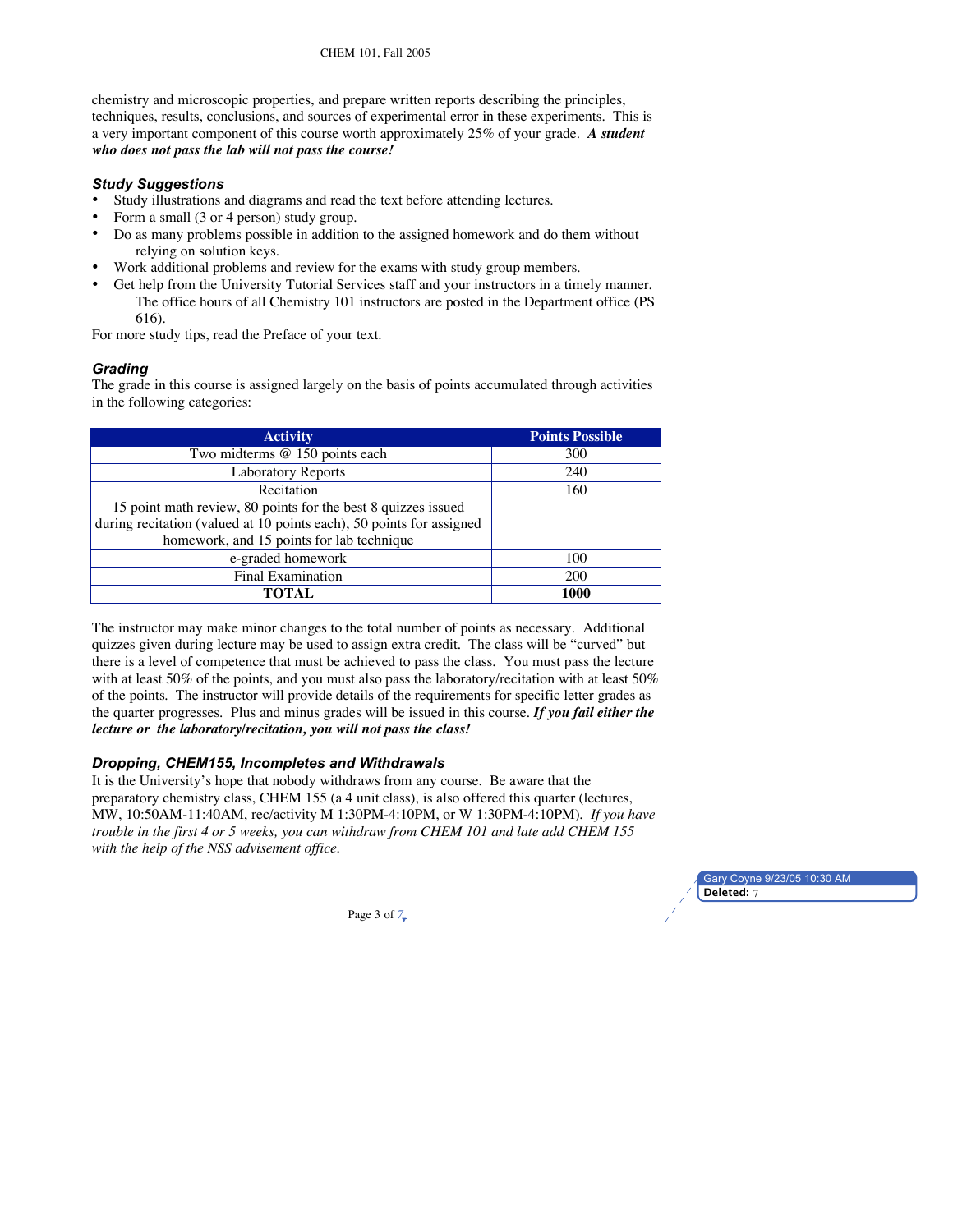However, before you consider withdrawing from the course without adding CHEM 155, you should be aware of the University Policy on withdrawal: you are not allowed to drop a course because you have found the workload to be too heavy, or because you are getting a poor grade. It is your responsibility to be aware of these policies. Also, you should be aware that there are specific policies on the incomplete grade, IN. It is not automatically given—you must request it from your instructor who is not allowed to give an IN grade unless certain conditions are met. Consult the schedule of classes and your University catalog for details.

#### *Schedule of Topics and Laboratories*

The scheduled list of topics and laboratory exercises is tabulated below. The homework solutions will be posted on the bulletin board outside Physical Sciences 155 and in a library limited loan folder after the due date.

| Week         | <b>Topics (Chapters)</b>                                                              | <b>Laboratory Exercise from</b><br>$G&T$ (points)          | <b>Homework problems</b><br>(week due)                                                          |
|--------------|---------------------------------------------------------------------------------------|------------------------------------------------------------|-------------------------------------------------------------------------------------------------|
| $\mathbf{1}$ | Nature of Chemistry (1)                                                               | Check-in, Math Review (15)<br>& Cookie Statistics $(15)$ † | Chap. 1: 79, 82, 83, 85, 86 (week)<br>Cal State LA Cal State, 9/19/05 1:27 PM<br>2)<br>Deleted: |
| 2            | Atoms and Elements (2)                                                                | #1: Density $(25)$ †                                       | Chap. 2: 96, 98, 111, 112, 114<br>(week 3)                                                      |
| 3            | Chemical Compounds (3)                                                                | #3: Molecular Sizes $(25)$ †                               | Chap. 3: 98, 100, 103, 106, 121<br>(week 4)                                                     |
| $4*$         | Quantities of Reactants<br>and Products (4)                                           | $#2$ : Nine Bottles $(20)$                                 | Chap. 3: 121, 127<br>Chap. 4: 77, 81, 83 (week 5)                                               |
| 5            | Quantities of Reactants<br>and Products (4);<br>Chemical Reactions (5)                | $#4$ : Formula of a Solid $(25)$                           | Chap. 4: 90, 99, 102, 103, 106<br>(week 6)                                                      |
| 6            | Chemical Reactions (5);<br><b>Energy and Chemical</b><br>Reactions (6)                | #14: Acid-base Stoichiometry<br>(30)                       | Chap. 5: 111, 112, 113, 117, 121<br>(week 7)                                                    |
| 7            | Energy and Chemical<br>Reactions (6)                                                  | #5 Heat and Temperature;<br>Law of Dulong and Petit (25)   | Chap. 6: 111, 112, 117, 120, 123<br>(week 8)                                                    |
| $8*$         | <b>Electron Configurations</b><br>and the Periodic Table (7)                          | #20: Solution Calorimetry<br>(30)                          | Chap. 6: 135, 139, 140<br>Chap. 7: 120, 129 (week 9)                                            |
| 9            | <b>Electron Configurations</b><br>and the Periodic Table (7);<br>Covalent Bonding (8) | Check-out; #8: H-atom<br>Spectrum $(20)$                   | Chap. 7: 133, 144, 149<br>Chap. 8: 78, 84 (week 10)                                             |
| 10           | Covalent Bonding (8)                                                                  | #9: Molecular Models (25)                                  | Chap. 8: 85, 99, 115, 117, 119<br>(finals week)                                                 |

† see attachments for additional procedures

\* Mid-term exams will be administered during these weeks.

#### *Exam Schedules*

 $\overline{\phantom{a}}$ 

Mid-term exams will be given during the  $4<sup>th</sup>$  and  $8<sup>th</sup>$  weeks of the term—the exact dates for each exam will be announced in class. The final exam will be given on the date given in the printed Fall Class Schedule.

Page 4 of *7*

Gary Coyne 9/23/05 10:30 AM **Deleted:** 7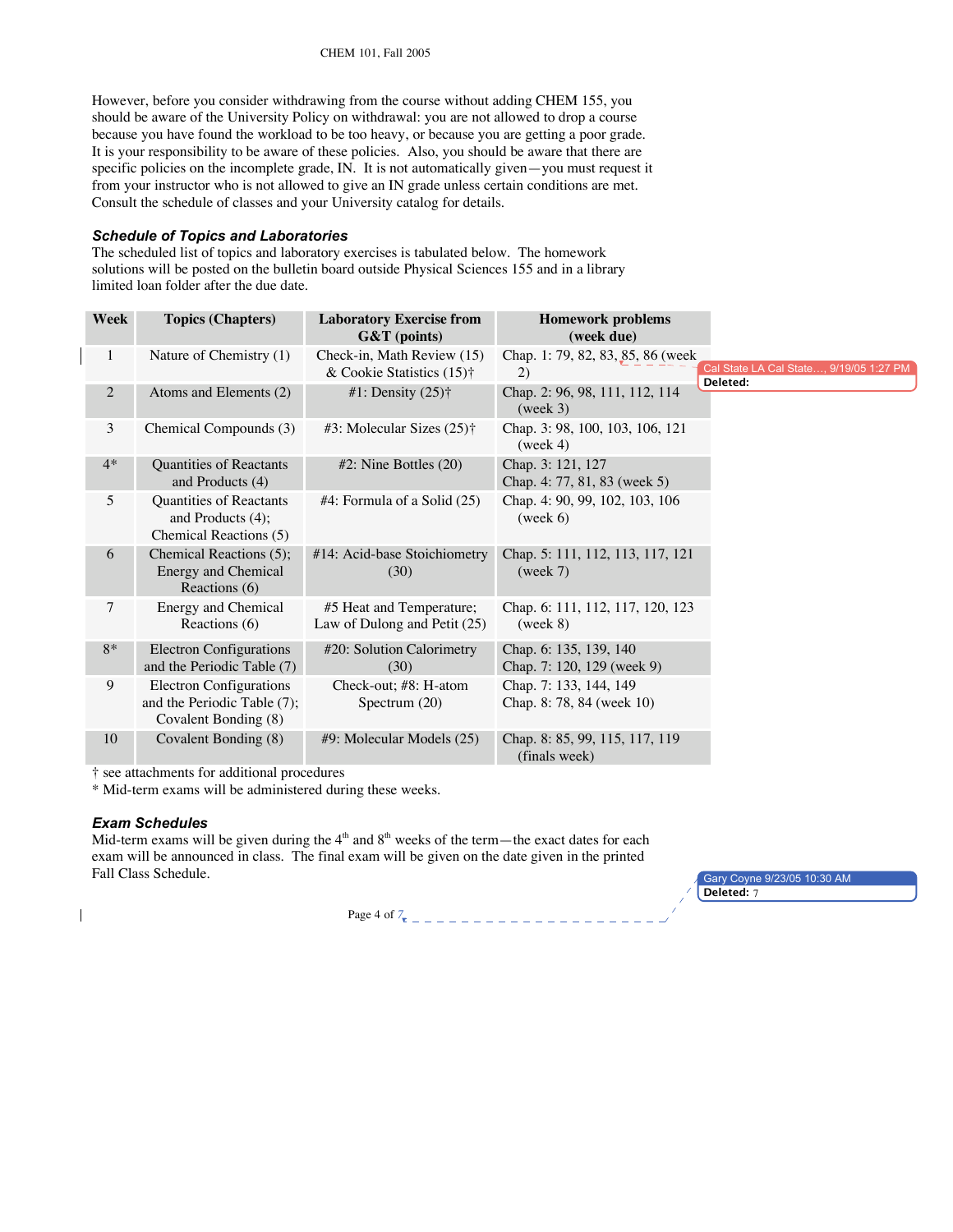## *Laboratory and Recitation*

The recitation section is devoted to reviewing the topics related to the homework and the theoretical and technical aspects of the laboratory exercise. Students will have a weekly quiz during their recitation section. Written homework is due when their recitation section meets. Laboratory instructors will provide details during the first class meeting.

The laboratory section meets immediately after the recitation section. In all experiments you are required to wear safety glasses that meet the Z-87 standards at all times during the laboratory period**.** *If you do not have appropriate eye protection, you will have to leave the laboratory and lose the points for that experiment.*

During the experiment students will enter data into bound laboratory notebooks. In experiments where students work with a partner, both need to enter the data into their respective notebooks before leaving the laboratory. After completing the experiment, the instructor will initial the page on which the student entered the data in their laboratory notebook.

The instructor will tell students when final written reports are due. Final reports submitted for grading will be either **neatly** written in each student's notebook following the data pages or prepared with a word processor with a photocopy of the original raw data attached. **All** laboratory reports will contain the sections described below:

- **I. Prelab:** A detailed description of how the student plans to perform the experiment. **This section must be completed before coming to lab**. The instructor has the discretion to grade the prelab assignment and use that grade for that week's quiz grade.
- **II. Raw Data:** The initialed data (or photocopy) that the student collected in the lab period. Neatness is not imperative here, but it must be readable, with the data clearly labeled and the units of measurement listed. If this section is missing, the student will receive **ZERO** credit for that experiment.

## *Formal Report (graded)*

- **III.** The student's name (and lab partner's name [if applicable]), date, and experiment title.
- **IV. Purpose:** A brief description of the experiment and what the student intends to accomplish
- **V. Data:** A table containing the data the student collected in the experiment complete with units. In some cases the student may also want to include results in this table.
- **VI. Theory/Principles:** A summary of the concepts explored in the experiment. If there are mathematical equations used in your calculations, they are derived and explained here. This section is one of the most valuable sections in the reports in terms of the number of points. Just writing equations is not enough!
- **VII. Experimental:** A section that may refer to the laboratory manual, but also describe deviations from or improvements to the procedure.
- **VIII. Calculations:** A sample calculation showing how the student obtained their results.
- **IX. Results:** The results of each student's experiment in a table.
- **X. Conclusions/Discussion:** This section also carries a large share of points. In this section you compare your results to the accepted literature values whenever possible. Make sure to reference literature values; a good source is the **CRC Handbook of Chemistry and Physics,** which is in the reference section of the library. The student should also identify

Gary Coyne 9/23/05 10:30 AM **Deleted:** 7

Page 5 of *7*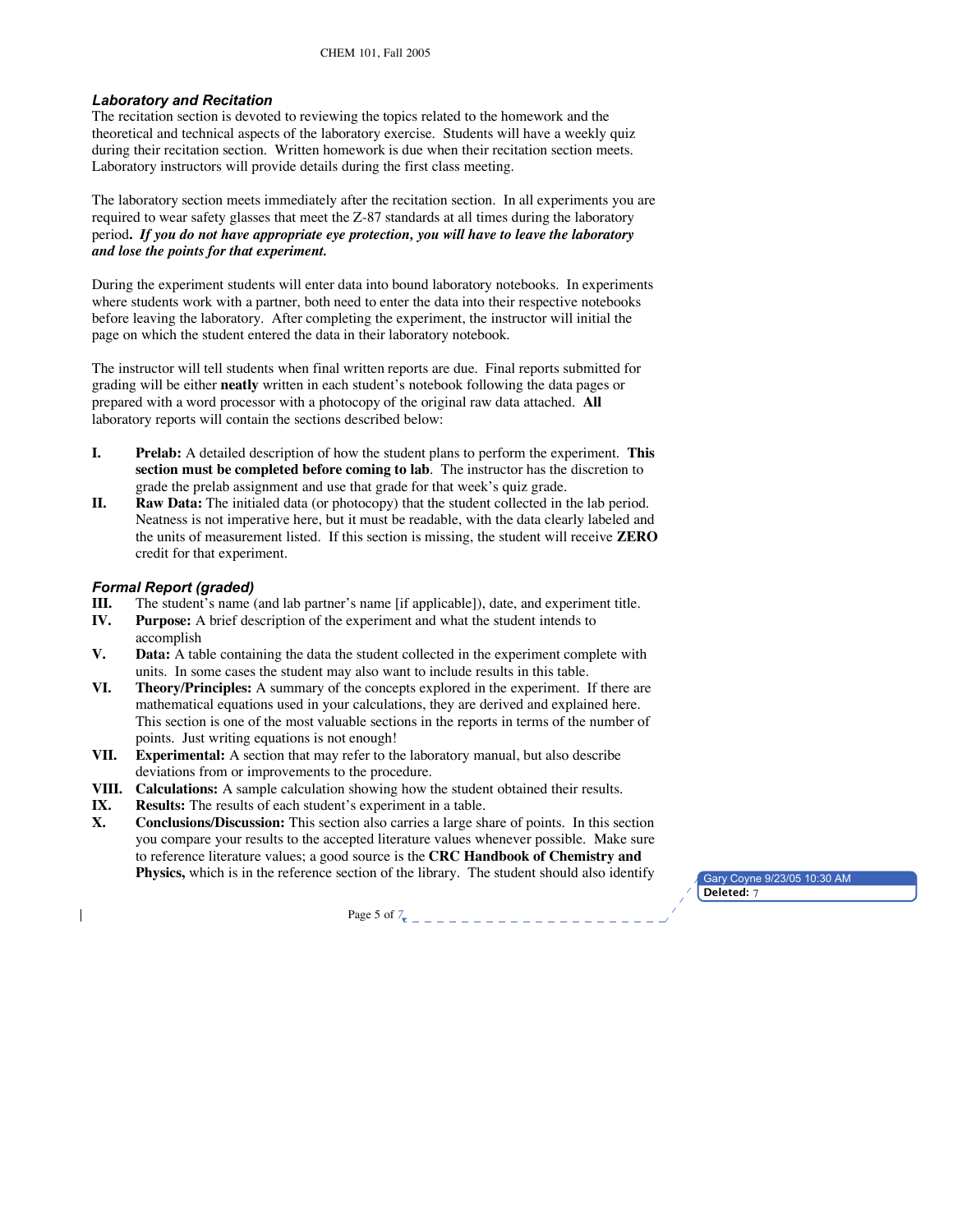the most critical measurement (that which has the greatest uncertainty) and point out approximations that may affect the accuracy of your answer.

**XI. Questions:** Answer the questions at the end of the experiment. Note that some of these questions are based on experimental results.

## *Laboratory Safety*

 $\overline{\phantom{a}}$ 

Safety must be a primary consideration for all persons entering and working in a chemistry laboratory. The experiments have been chosen for their relation to lecture topics and to teach basic techniques. However, students have the responsibility to preview the experiment, learn and understand the appropriate safety precautions for each experiment and to consult with the instructor when safety procedures are not clear. Finally, the following general rules must be observed:

- Safety glasses must be worn at all times when *anyone* is doing experimental work in the lab.
- Smoking, eating or drinking are not permitted at anytime in the lab.<br>• Refore beginning the first experiment familiarize yourself with the
- Before beginning the first experiment, familiarize yourself with the location of safety equipment in the lab. These include the fire extinguishers, safety shower, fire blanket and eye wash. Your instructor will describe their appropriate use.
- Read your experiment and note any specific safety precautions.
- Work is not permitted in the labs except during regular class hours in the presence of an instructor. Performance of unauthorized experiments is not allowed.

Gary Coyne 9/23/05 10:30 AM **Deleted:** 7

Page 6 of *7*